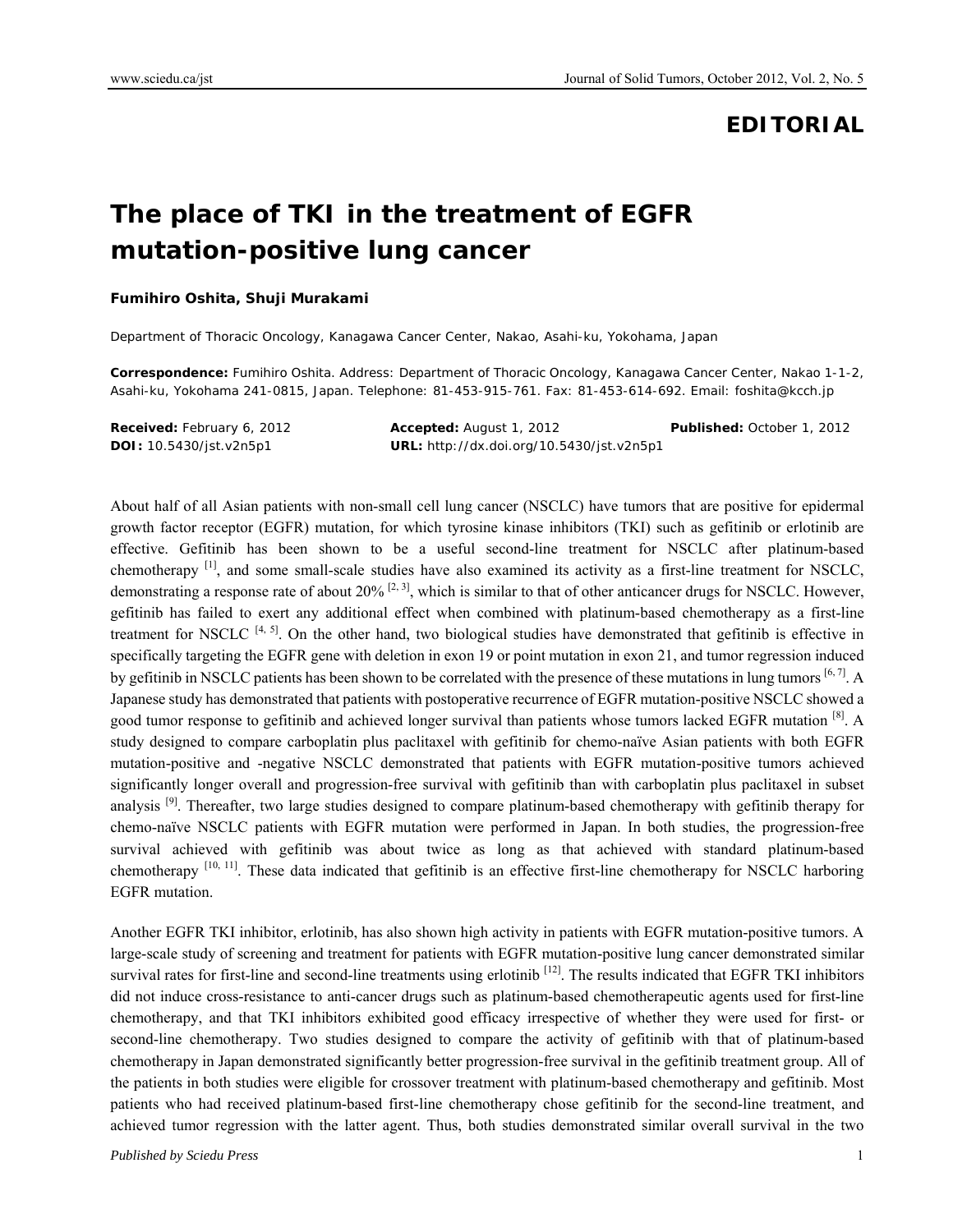treatment groups  $[10, 11]$ . The results of the above studies indicated that patients with NSCLC harboring EGFR gene mutation were able to receive TKI inhibitors as either first-line or second-line treatments.

Which is considered the key drug for EGFR mutation-positive NSCLC? We prospectively examined the clinical benefits of treatments chosen on the basis of EGFR gene status [13]. Patients with EGFR mutation-positive tumors chose gefitinib as a second-line treatment after first-line platinum-based chemotherapy had failed, and achieved a tumor regression effect. between responders and non-responders to first-line platinum-based chemotherapy demonstrated significantly longer advanced NCSLC is prolongation of overall survival, every patient should be entitled to receive every potentially beneficial treatment. Except for severe pulmonary or skin toxicities, the adverse effects of EGFR TKI are mild, and most patients with NSCLC are able to tolerate it more easily than other anti-cancer drugs with moderate to severe toxicities. An appreciable proportion of patients reject chemotherapy because of its intolerable side effects. A comparative study found that about half of all patients who received first-line gefitinib treatment opted to continue with it, even if they developed resistance to the agent, rather than switching to other forms of chemotherapy such as platinum-based drugs for second-line treatment <sup>[10]</sup>. Thus, these patients were unable to receive the full benefit of chemotherapy, and accordingly had shorter Some of these responders benefited from platinum-based treatment, but others did not. Comparison of overall survival survival of those who responded to second-line gefitinib treatment. If the primary endpoint of treatment for unresectable survival times. Therefore we believe that the key treatment for patients with EGFR mutation-positive tumors is first-line standard platinum-based chemotherapy.

|                          | No. of patients |
|--------------------------|-----------------|
| Elderly                  |                 |
| $PS2$ to 4               |                 |
| Rapid progression        | 4               |
| Weight loss $\geq$ 10%   |                 |
| Multiple bone metastasis | 3               |
| Renal failure            |                 |
| Cerebral infarction      |                 |
| Poor pulmonary function  |                 |
| Patient refusal          | ↑               |

Table 1. Risk factors to select gefitinib treatment



Figure 1. Examination of the efficacy of gefitinib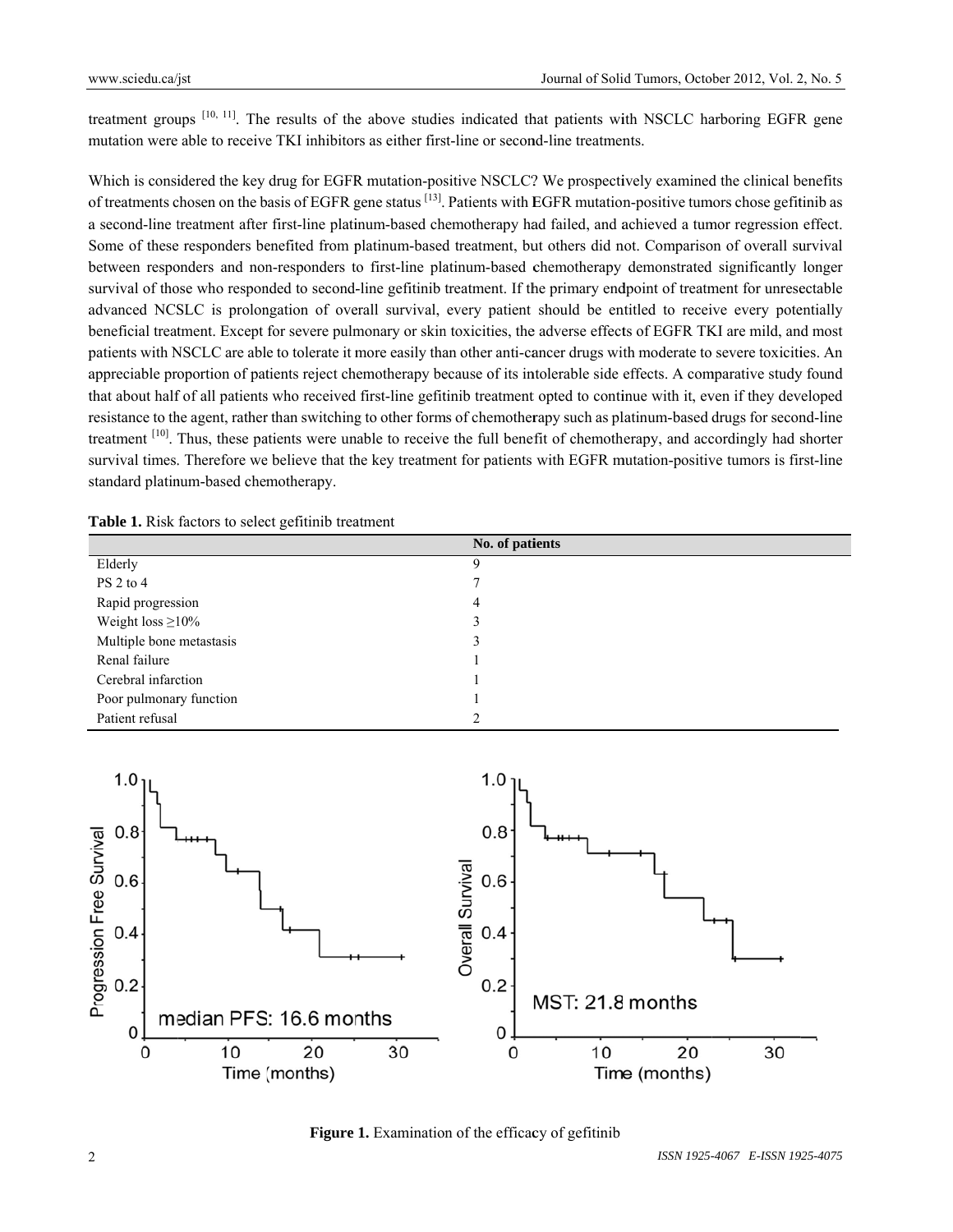High-risk patients for whom full-dose first-line platinum-based chemotherapy is not indicated might choose TKI as a first-line treatment. We retrospectively analyzed the backgrounds and outcomes of 23 patients with EGFR-mutated NSCLC who were treated with gefitinib between 2006 and 2009. Six patients were male and 17 were female, with a median age of 74 years (range 57-86 years). Sixteen patients had a PS of 1, 4 had a PS of 2, and 3 had a PS of 3 or 4. The reasons for choosing TKI were poor PS, elderly status, and the presence of underlying conditions such as cerebral infarction, renal failure or chronic obstructive pulmonary disease, for which full-dose standard platinum-based chemotherapy was contraindicated (Table 1). Examination of the efficacy of gefitinib for these high-risk patients with EGFR-mutated NSCLC showed that 16 (72.7%) of them responded. Gefitinib also improved their PS and yielded progression-free and median survival times of 16.6 and 21.8 months, respectively (Figure 1). These data suggested that high-risk patients with EGFR mutation-positive NSCLC tumors are good candidates for first-line TKI chemotherapy. No comparative study has yet demonstrated that TKI should become a standard treatment for high-risk patients with EGFR-mutated NSCLC; however such a study would be difficult to schedule and conduct. However, TKI might become a standard form of first-line chemotherapy if some phase II studies are able to demonstrate positive data.

Which therapeutic strategy for EGFR-mutated NSCLC can be regarded as carrying the least risk? Platinum-based chemotherapy has been used as a standard treatment strategy, and then gefitinib has been employed as a second-line treatment if the first-line treatment has failed, or if resistance has developed. A large-scale study of screening and treatment for patients with EGFR mutation-positive lung cancer demonstrated that TKI could be used at any time, but that patients preferred to receive TKI in the early stage in the hope that it would prove effective [12]. If platinum-based chemotherapy carries only minimal risk, then it is considered essential for such patients. Therefore, a treatment strategy involving concurrent platinum-based chemotherapy and TKI is desirable. Although no studies have assessed the efficacy of such treatment for patients with NSCLC of unknown EGFR status  $[4, 5]$ , it is now known to be effective against NSCLC harboring EGFR mutation. Another possible strategy is platinum-based chemotherapy followed by TKI maintenance therapy. TKI could be administered earlier, for example after 1 or 2 cycles, if the initial treatment failed to reduce the tumor, and could be changed to a more effective TKI before drug resistance develops. It is important to choose a treatment strategy that is acceptable for the majority of patients, and for this purpose, less toxic first-line platinum-based regimens might be selected. Moreover, most cases of EGFR mutation are detected in non-squamous cell carcinoma, and drugs that are more effective against that histologic type of cancer should be chosen. Pemetrexed is the first drug for which effects have been found to differ according to the histologic type  $[14]$ , being more effective against non-squamous than against squamous cell carcinoma. Therefore it might show promise for treatment of NSCLC harboring EGFR mutation. We are currently planning a prospective phase II study of carboplatin plus pemetrexed followed by gefitinib maintenance therapy, carboplatin being considered more acceptable to patients than cisplatin in view of its less severe toxicities.

In summary, use of EGFR-TKI is permissible for first- or second-line chemotherapy in patients with EGFR mutation-positive NSCLC. In future, the indications for TKI in patients with NSCLC harboring EGFR mutation should be clarified, including use in a concurrent combination with first-line platinum-based chemotherapy, maintenance therapy following first-line platinum-based chemotherapy, or first-line use for patients at high risk.

## **References**

- [1] Fukuoka M, Yano S, Giaccone G, Tamura T, Nakagawa K, Douillard JY, Nishiwaki Y, Vansteenkiste J, Kudoh S, Rischin D, Eek R, Horai T, Noda K, Takata I, Smit E, Averbuch S, Macleod A, Feyereislova A, Dong RP, Baselga J. Multi-institutional randomized phase II trial of gefitinib for previously treated patients with advanced non-small-cell lung cancer (The IDEAL 1 Trial) J Clin Oncol. 2003; 21: 2237-2246. PMid:12748244 http://dx.doi.org/10.1200/JCO.2003.10.038
- [2] Niho S, Kubota K, Goto K, Yoh K, Ohmatsu H, Kakinuma R, Saijo N, Nishiwaki Y. First-line single agent treatment with gefitinib in patients with advanced non-small-cell lung cancer: a phase II study. J Clin Oncol. 2006; 24: 64-69. PMid:16382114 http://dx.doi.org/10.1200/JCO.2005.02.5825